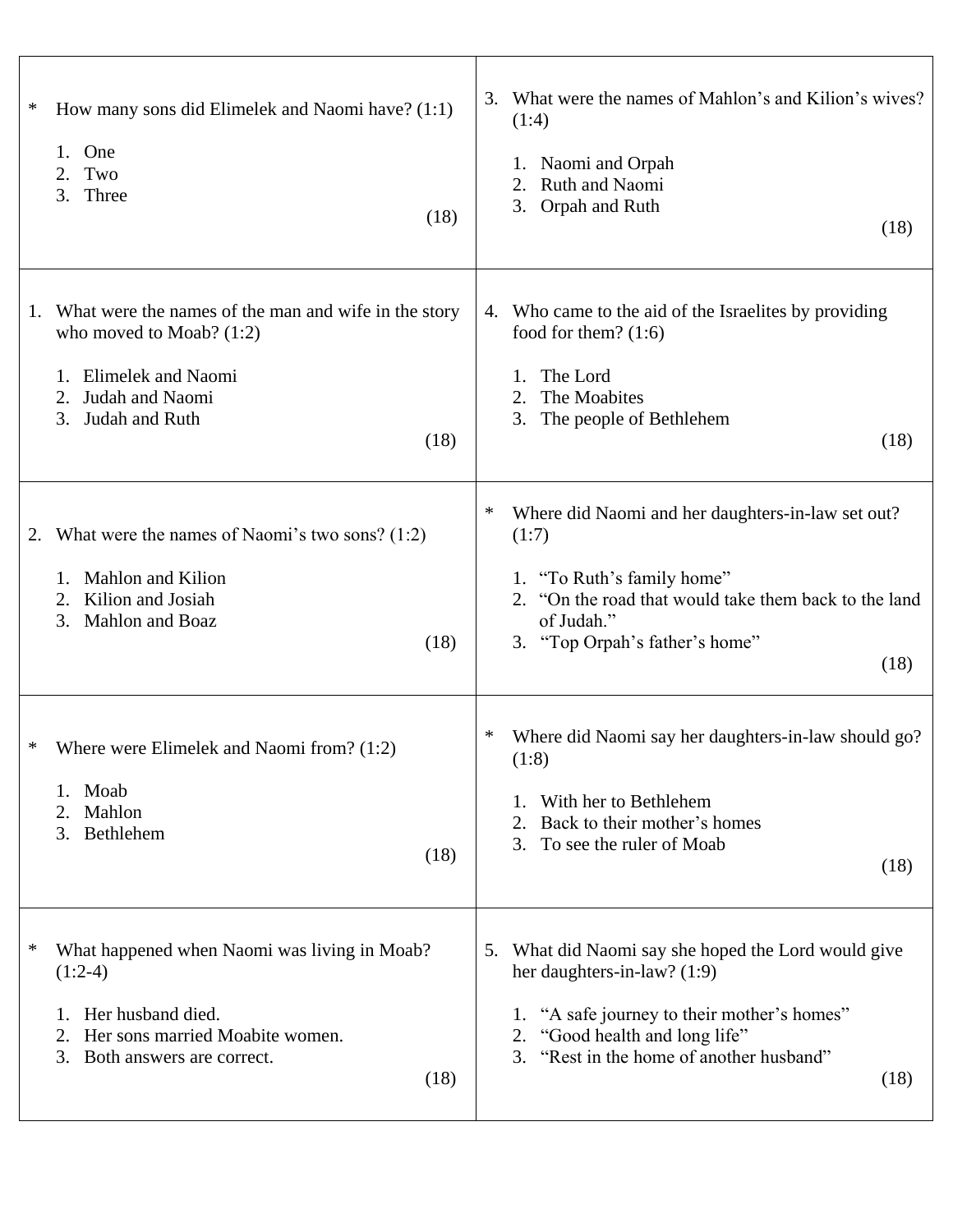| 3. | What were the names of Mahlon's and Kilion's wives?<br>(1:4)<br>1. Naomi and Orpah<br>Ruth and Naomi<br>2.<br><b>Orpah and Ruth</b><br>3.<br>(18)                                                                            | $\ast$<br>1.<br>3. | How many sons did Elimelek and Naomi have? (1:1)<br>One<br>Two<br>Three<br>(18)                                                                             |
|----|------------------------------------------------------------------------------------------------------------------------------------------------------------------------------------------------------------------------------|--------------------|-------------------------------------------------------------------------------------------------------------------------------------------------------------|
| 4. | Who came to the aid of the Israelites by providing<br>food for them? $(1:6)$<br><b>The Lord</b><br>1.<br>2.<br>The Moabites<br>3.<br>The people of Bethlehem<br>(18)                                                         | 3.                 | 1. What were the names of the man and wife in the story<br>who moved to Moab? $(1:2)$<br>1. Elimelek and Naomi<br>Judah and Naomi<br>Judah and Ruth<br>(18) |
| ∗  | Where did Naomi and her daughters-in-law set out?<br>(1:7)<br>1. "To Ruth's family home"<br>2. "On the road that would take them back to the<br>land of Judah."<br>3. "Top Orpah's father's home"<br>(18)                    | 2.<br>2.           | What were the names of Naomi's two sons? $(1:2)$<br><b>Mahlon and Kilion</b><br>Kilion and Josiah<br>3. Mahlon and Boaz<br>(18)                             |
| ∗  | Where did Naomi say her daughters-in-law should go?<br>(1:8)<br>With her to Bethlehem<br><b>Back to their mother's homes</b><br>2.<br>To see the ruler of Moab<br>3.<br>(18)                                                 | ∗<br>2.<br>3.      | Where were Elimelek and Naomi from? (1:2)<br>1. Moab<br>Mahlon<br><b>Bethlehem</b><br>(18)                                                                  |
| 5. | What did Naomi say she hoped the Lord would give<br>her daughters-in-law? $(1:9)$<br>"A safe journey to their mother's homes"<br>1.<br>"Good health and long life"<br>2.<br>3. "Rest in the home of another husband"<br>(18) | ∗<br>3.            | What happened when Naomi was living in Moab?<br>$(1:2-4)$<br>Her husband died.<br>Her sons married Moabite women.<br>Both answers are correct.<br>(18)      |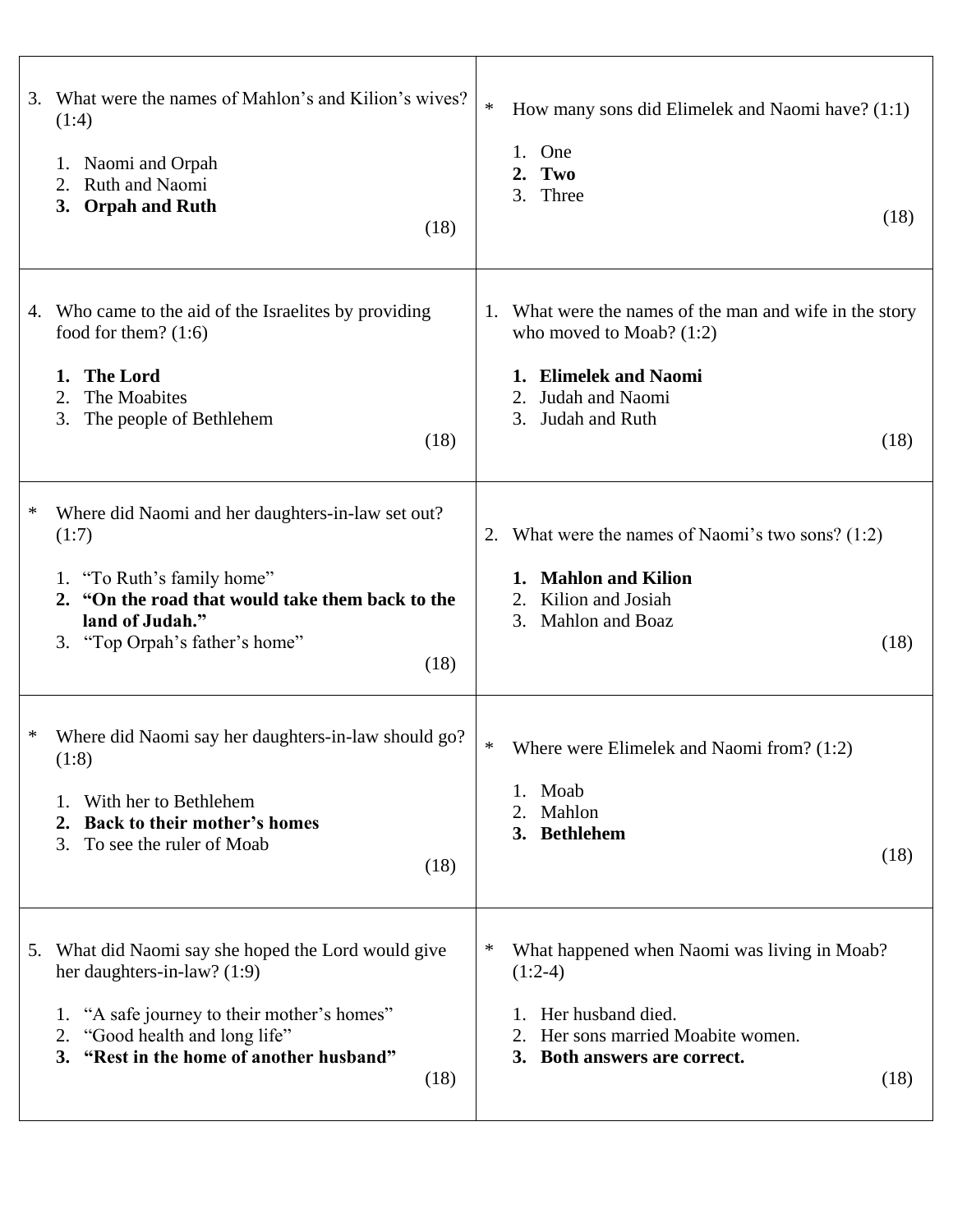| 6. What did Naomi's daughters-in-law first tell her?<br>$(1:9-10)$<br>1. "We will go to our mothers' homes."<br>2. "We want to stay with you."<br>3. "We will go back with you to your people."<br>(18)                            | What happened when Naomi and Ruth arrived in<br>9.<br>Bethlehem? $(1:19)$<br>"No one remembered Naomi."<br>1.<br>"The whole town was stirred because of them."<br>2.<br>3. "They were not welcome."<br>(18)                                                                                                                 |
|------------------------------------------------------------------------------------------------------------------------------------------------------------------------------------------------------------------------------------|-----------------------------------------------------------------------------------------------------------------------------------------------------------------------------------------------------------------------------------------------------------------------------------------------------------------------------|
| ∗<br>Why did Naomi say Orpah and Ruth should not go<br>with her? $(1:11)$<br>1. She did not have money to care for them.<br>2. She would have no more sons who could be their<br>husbands.<br>3. Both answers are correct.<br>(18) | ∗<br>What did Naomi tell the women in Bethlehem to call<br>her? $(1:20)$<br>1. Naomi<br>Mara<br>2.<br>3. Widow<br>(18)                                                                                                                                                                                                      |
| Whose hand did Naomi say was against her? (1:13)<br>∗<br>1. The king's<br>2. Her family's<br>The Lord's<br>3.<br>(18)                                                                                                              | $\ast$<br>What time of year did Naomi and Ruth return to<br>Bethlehem? (1:22)<br>The beginning of the barley harvest<br>1.<br>The middle of the wheat harvest<br>2.<br>The end of the oat harvest<br>3.<br>(18)                                                                                                             |
| 7. Which daughter-in-law stayed with Naomi? (1:14)<br>1. Ruth<br>Orpah<br>2.<br>3. Both of them<br>(18)                                                                                                                            | 10. Finish this verse: "But Ruth replied, 'Don't urge me<br>to leave you or to turn back from you. Where you go<br>I will go, and where you stay I will stay. Your<br>people" (Ruth $1:16$ )<br>1. "will be the people I live with."<br>2. " will be my people and your God my God."<br>3. "will be my new family."<br>(18) |
| What did Ruth tell Naomi when she asked her to go<br>8.<br>with Orpah? (1:15-16)<br>"Where you go I will go."<br>1.<br>"Your people will be my people and your God my<br>2.<br>God."<br>Both answers are correct.<br>3.<br>(18)    |                                                                                                                                                                                                                                                                                                                             |